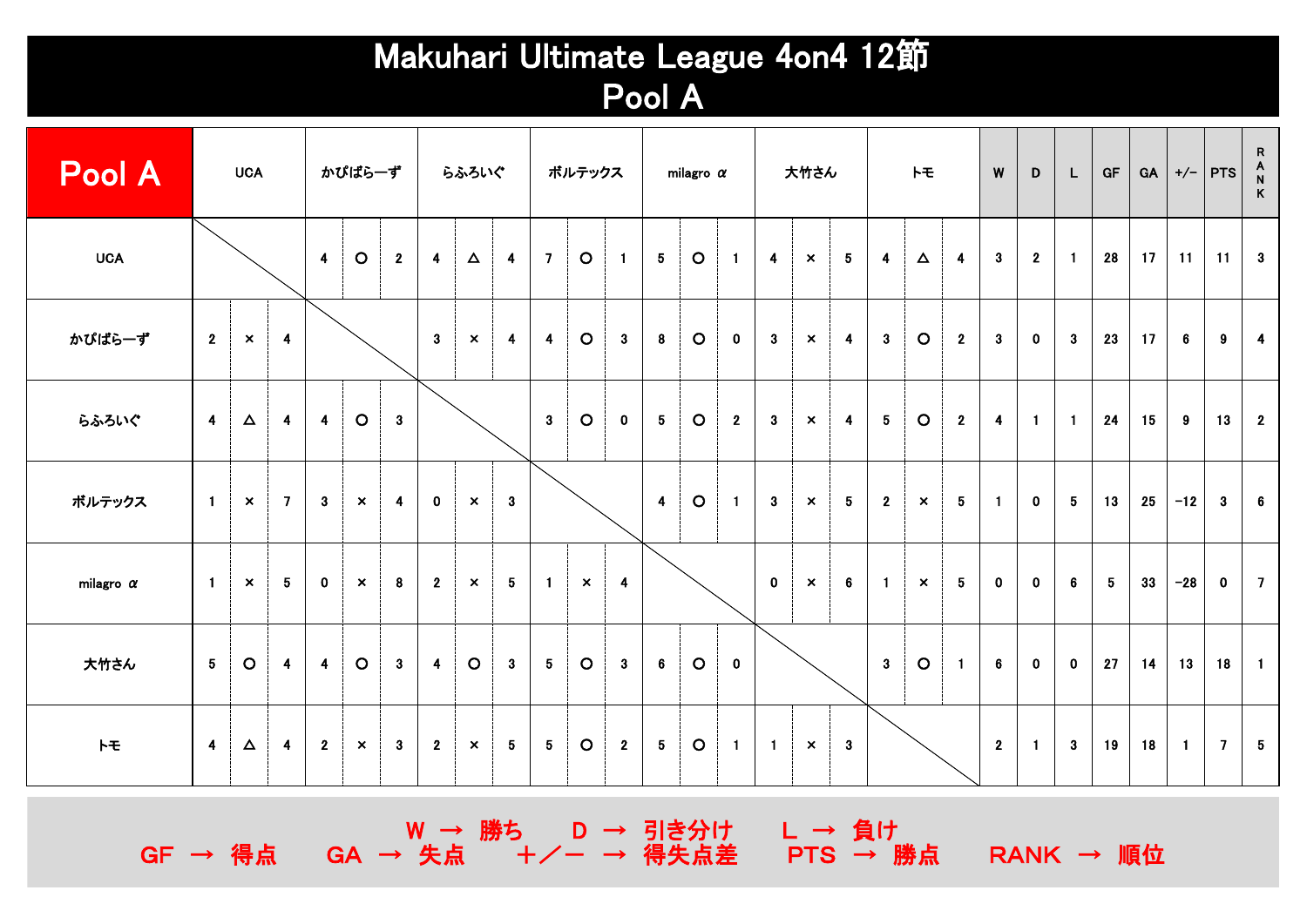## Makuhari Ultimate League 4on4 12節 Pool B

| Pool B         |                         | Amanecer                  |                         |                         | シーブリーズ   |                |                | Vachement                 |                 |                         | 柴又一ず     |                         |                         | <b>UNTRACE</b>            |                         |                         | Sunrise      |                         |                         | peach bon bon             |                         | W                       | D              | L              | <b>GF</b> | GA | $+/-$                   | $PTS$ $\begin{array}{c} A \\ N \end{array}$ | R<br>$\mathsf{K}$       |
|----------------|-------------------------|---------------------------|-------------------------|-------------------------|----------|----------------|----------------|---------------------------|-----------------|-------------------------|----------|-------------------------|-------------------------|---------------------------|-------------------------|-------------------------|--------------|-------------------------|-------------------------|---------------------------|-------------------------|-------------------------|----------------|----------------|-----------|----|-------------------------|---------------------------------------------|-------------------------|
| Amanecer       |                         |                           |                         | $\overline{\mathbf{4}}$ | $\circ$  | 2 <sup>1</sup> | $\overline{2}$ | $\boldsymbol{\times}$     | $5\phantom{.0}$ | $\overline{\mathbf{4}}$ | $\circ$  | $\mathbf{3}$            | $\overline{2}$          | $\boldsymbol{\mathsf{x}}$ | $\overline{\mathbf{4}}$ | $\overline{\mathbf{4}}$ | $\circ$      | $\mathbf{2}$            | $\overline{2}$          | $\Delta$                  | $\overline{2}$          | 3 <sup>1</sup>          | $\mathbf{1}$   | $\overline{2}$ | 18        | 18 | $\mathbf{0}$            | 10                                          | $\overline{4}$          |
| シーブリーズ         | $\overline{2}$          | $\boldsymbol{\mathsf{x}}$ | $\overline{\mathbf{4}}$ |                         |          |                | $\overline{2}$ | $\boldsymbol{\mathsf{x}}$ | 4               | $3\phantom{a}$          | $\Delta$ | 3                       | $\mathbf{2}$            | $\mathsf{x}$              | $\mathbf{3}$            | $\mathbf{2}$            | $\mathsf{x}$ | $\overline{\mathbf{4}}$ | $\blacksquare$          | $\boldsymbol{\mathsf{x}}$ | $\overline{\mathbf{4}}$ | $\mathbf 0$             | $\blacksquare$ | $5^{\circ}$    | 12        | 22 | $-10$                   | $\blacksquare$                              | $\overline{7}$          |
| Vachement      | $\overline{\mathbf{5}}$ | $\circ$                   | $\mathbf{2}$            | 4                       | $\circ$  | $\mathbf{2}$   |                |                           |                 | $5\phantom{.0}$         | $\circ$  | $\mathbf{3}$            | 5                       | $\circ$                   | $\mathbf{3}$            | $\overline{7}$          | $\circ$      | $\mathbf 0$             | $\overline{2}$          | $\boldsymbol{\mathsf{x}}$ | $\mathbf{3}$            | 5                       | $\mathbf 0$    | $\blacksquare$ | 28        | 13 | 15                      | 15                                          | $\blacksquare$          |
| 柴又一ず           | 3 <sup>1</sup>          | $\mathsf{x}$              | $\overline{\mathbf{4}}$ | $\mathbf{3}$            | $\Delta$ | 3 <sup>1</sup> | 3              | $\boldsymbol{\mathsf{x}}$ | 5 <sub>1</sub>  |                         |          |                         | $\overline{\mathbf{4}}$ | $\boldsymbol{\Delta}$     | $\overline{\mathbf{4}}$ | $\mathbf{3}$            | $\Delta$     | 3 <sup>1</sup>          | $\overline{\mathbf{4}}$ | $\Delta$                  | 4                       | $\mathbf 0$             | 4              | $\overline{2}$ | 20        | 23 | $-3$                    | 4                                           | $5\phantom{.0}$         |
| <b>UNTRACE</b> | $\overline{4}$          | $\circ$                   | $\mathbf{2}$            | 3                       | $\circ$  | $\mathbf{2}$   | $\mathbf{3}$   | $\boldsymbol{\mathsf{x}}$ | 5 <sub>1</sub>  | $\overline{\mathbf{4}}$ | $\Delta$ | $\overline{\mathbf{4}}$ |                         |                           |                         | 5 <sub>5</sub>          | $\circ$      | 3 <sup>1</sup>          | $\overline{\mathbf{4}}$ | $\circ$                   | 3                       | $\overline{\mathbf{4}}$ | $\blacksquare$ | $\blacksquare$ | 23        | 19 | $\overline{\mathbf{4}}$ | 13                                          | $\overline{\mathbf{2}}$ |
| Sunrise        | $\overline{2}$          | $\boldsymbol{\mathsf{x}}$ | $\overline{\mathbf{4}}$ | $\overline{\mathbf{4}}$ | $\circ$  | $\mathbf{2}$   | $\mathbf{0}$   | $\boldsymbol{\mathsf{x}}$ | $\mathbf{7}$    | 3 <sup>1</sup>          | $\Delta$ | $\mathbf{3}$            | 3 <sup>1</sup>          | $\mathsf{x}$              | $5\phantom{.0}$         |                         |              |                         | $\blacksquare$          | $\boldsymbol{\mathsf{x}}$ | 5 <sup>5</sup>          | $\blacksquare$          | $\blacksquare$ | $\overline{4}$ | 13        | 26 | $-13$                   | 4                                           | $6\phantom{.}6$         |
| peach bon bon  | $\overline{2}$          | $\Delta$                  | $\mathbf{2}$            | $\blacktriangleleft$    | $\circ$  | $\blacksquare$ | 3 <sup>1</sup> | $\circ$                   | $2^{\circ}$     | $\overline{\mathbf{4}}$ | $\Delta$ | $\overline{\mathbf{4}}$ | $\mathbf{3}$            | $\mathsf{x}$              | $\blacktriangleleft$    | $5\phantom{.0}$         | $\circ$      | $\blacksquare$          |                         |                           |                         | 3 <sup>1</sup>          | $\overline{2}$ | $\blacksquare$ | 21        | 14 | $\overline{7}$          | 11                                          | $\overline{\mathbf{3}}$ |

W → 勝ち D → 引き分け L → 負け GF → 得点 GA → 失点 +/- → 得失点差 PTS → 勝点 RANK → 順位